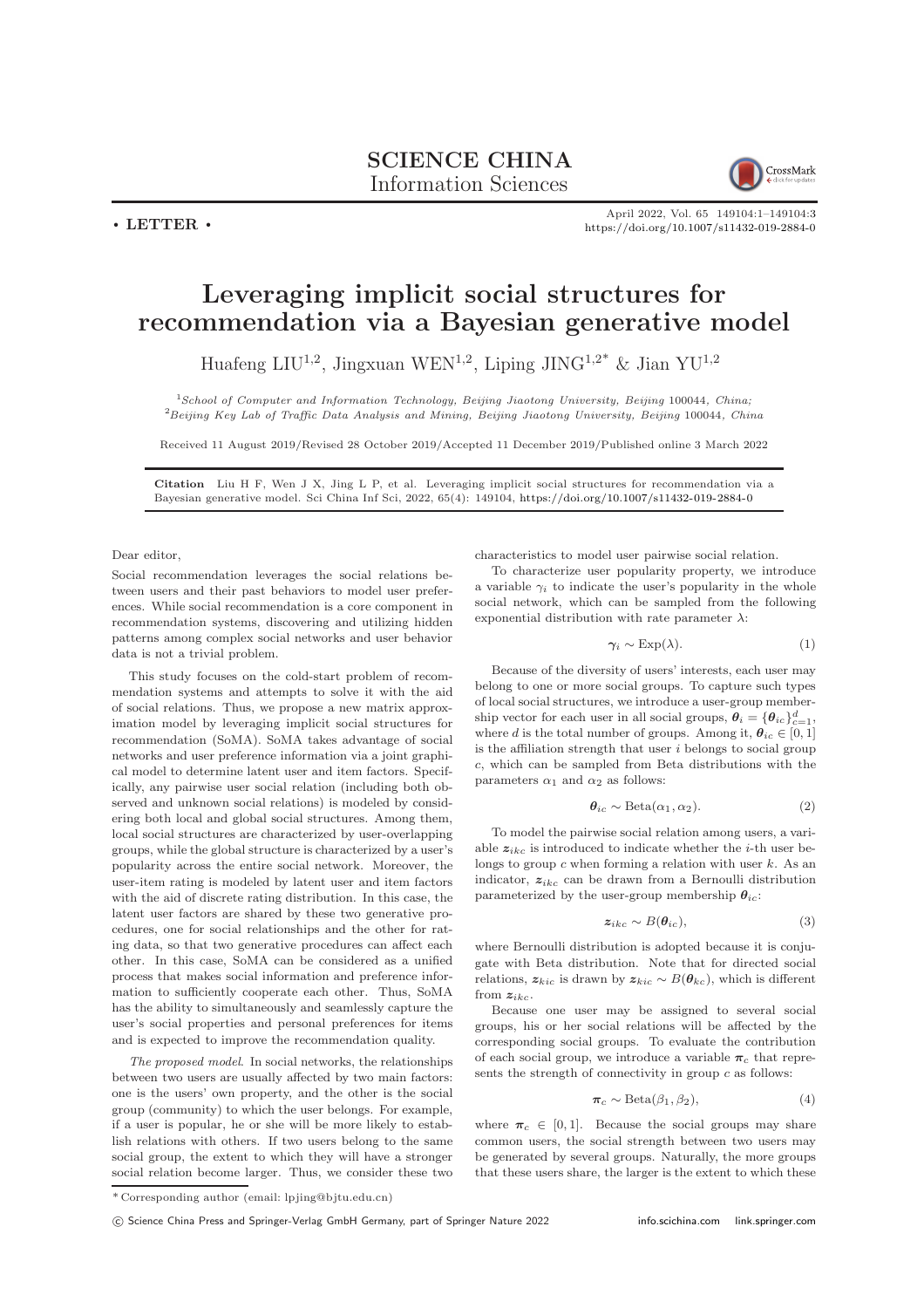users are connected, i.e., their social strength will be considerably stronger. To model this property, a variable  $q_{ikc}$  is used to denote the strength of the social relationship  $\langle i, k \rangle$ formed by the c-th group:

$$
q_{ikc} = \begin{cases} \pi_c, \text{ if } z_{ikc} = 1, \\ 0, \text{ otherwise.} \end{cases}
$$
 (5)

Then, the probability  $(p_{ik})$  that the social relation  $\langle i, k \rangle$ exists can be formulated as

<span id="page-1-0"></span>
$$
p_{ik} = 1 - \prod_{c=1}^{d} (1 - q_{ikc}) = 1 - \prod_{c=1}^{d} (1 - \pi_c)^{z_{ikc}}.
$$
 (6)

As we know, the social relation may be directed. In this case, the probability  $(p_{ik})$  that a social relation  $\langle i, k \rangle$  exists is different from the probability  $(p_{ki})$  that can be calculated by  $p_{ki} = 1 - \prod_{c=1}^{d} (1 - \pi_c)^{\mathbf{z}_{kic}}$ .

By combining the global social structure (i.e. the user's popularity [\(1\)](#page-0-0)) and the local social structure (i.e., the user's social group [\(6\)](#page-1-0)), we can model any pairwise social relation as follows:

$$
S_{ik} \sim B(g(\gamma_i + \gamma_k + p_{ik})). \tag{7}
$$

As the mean of the Bernoulli distribution is in [0, 1], to learn parameters in a proper manner, we map  $(\gamma_i + \gamma_k + p_{ik})$  into [0, 1] via the sigmoid function  $q(x) = 1/(1 + \exp(-x))$ .

Thus far, the latent space with  $d$  features captures the social information, especially the overlapping social groups, and each latent feature corresponds to one social group. Meanwhile, each user is modeled by a vector  $\theta_i \in \mathbb{R}^d$  in this latent space. Recall that our goal is to predict the correlation between users and items, and each item is modeled via a vector  $\phi_j \in \mathbb{R}^d$  that can be sampled by a Gaussian distribution with mean 0 and variance  $(\sigma_{\phi}^2)$  as  $\phi_j \sim N(0, \sigma_{\phi}^2)$ .

Considering each observed rating  $\vec{R}_{ij}$  is discrete, a discrete distribution should be introduced [\[1\]](#page-2-1). A principled approach to modeling discrete data is to employ a properly normalized exponential family model. Denoting the preference data set by  $\mathcal{Y} = \{k\}_{k=0}^{B}$ , where  $\mathcal{B}$  is the maximum value of the preference data (e.g., the maximum rating score or the maximum number of clicks in recommendation systems). To normalize the Gaussian distribution, we use  $\log \sum_{k=0}^{\mathcal{B}} \exp(-\frac{1}{2\sigma^2}(k-\mu)^2)$  to replace the original normalizer  $\log(\sigma\sqrt{2\pi})$ , and then

$$
p(x|\mu, \sigma^2) = \exp\left(t(x)^{\mathrm{T}} \eta(\mu, \sigma) - \log \sum_{k=0}^{B} \exp(t(k)^{\mathrm{T}} \eta(\mu, \sigma))\right),
$$

where  $t(x) = [(x - \frac{B}{2}), (x - \frac{B}{2})^2]^T$ , and  $\eta(\mu, \sigma)$  $\left[\frac{\mu}{\sigma^2}, -\frac{1}{2\sigma^2}\right]$ <sup>T</sup>.

Thus far, the above distribution can characterize the discrete preference data in a discrete finite domain. To introduce the influence mechanism without additional variables, we define  $\mu = \theta_i^{\mathrm{T}} \phi_j$ .

In this case, the discrete preference value  $R_{ij}$  can be generated via discrete Gaussian distribution  $N_d(\mathbf{R}_{ij} | \theta_i, \phi_j, \sigma_R^2)$ defined as

$$
p(\mathbf{R}_{ij}|\boldsymbol{\theta}_i,\boldsymbol{\phi}_j,\sigma_R^2)=\exp(t(\mathbf{R}_{ij})^T\eta(\boldsymbol{\theta},\boldsymbol{\phi})-A(\boldsymbol{\theta},\boldsymbol{\phi})),
$$

where  $t(R_{ij}) = [(R_{ij} - B/2), (R_{ij} - B/2)^2]^T, \eta(\theta, \phi) =$  $[\frac{\theta_i^{\mathrm{T}} \phi_j}{\sigma_R^2}, -\frac{1}{2\sigma_R^2}]^{\mathrm{T}}, \text{ and } A(\theta, \phi) = \log \sum_{k=0}^{\mathcal{B}} \exp(t(k)^{\mathrm{T}} \eta(\theta, \phi)).$ We theoretically analyze the generalization error bounds to guarantee model performance, see Appendix A.

Based on the generative process, all variables can be optimized by maximizing the posterior of all latent variables. According to Bayesian rule, it can be implemented by maximizing the joint probability of preference data, social data and all latent variables. Following the generative process of SoMA model, the joint probability can be expressed as

$$
p(\Theta, \mathbf{R}, \mathbf{S} | \alpha, \beta, \lambda, \sigma_{\phi}, \sigma_R) = \prod_{\mathbf{R}_{ij} \neq 0} p(\mathbf{R}_{ij} | \theta_i, \phi_j, \sigma_R)
$$

$$
\times \prod_{\mathbf{S}_{ik}} p(\mathbf{S}_{ik} | \mathbf{z}_{ik}, \pi) \prod_{i=1}^n p(\gamma_i | \lambda) \prod_{i=1}^n \prod_{c=1}^d p(\theta_{ic} | \alpha)
$$

$$
\times \prod_{j=1}^m p(\phi_j | \sigma_{\phi}) \prod_{\langle i, k \rangle} \prod_{c=1}^d p(\mathbf{z}_{ikc} | \theta_{ic}) \prod_{c=1}^d p(\pi_c | \beta), \qquad (8)
$$

where  $\theta$  indicates the model parameters set. The key problem in the parameter estimation of Bayesian models is computing the posterior distribution over the latent variables given the observed data. For SoMA, obtaining the exact inference of the posterior distribution is intractable; therefore, we adopt the mean-field stochastic variational Bayesian method to approximate the full posterior distribution, and a detailed inference algorithm can be obtained, which is provided in Appendix B.

Experiments. We report the experimental results on the Epinions<sup>1)</sup> and Yelp<sup>2)</sup> datasets that comprise user item interactions and social relations among users. A series of experiments are conducted to compare the proposed SoMA with several baselines on All Users (all ratings are used as the testing set) and Near-cold-start Users (the users who rate less than five items will be involved in the testing set), as shown in Table [1](#page-2-2) [\[2](#page-2-3)[–4\]](#page-2-4). Obviously, SoMA performs better than the existing social recommendation methods, thereby confirming that consideration of both observed and unknown social relations is helpful to extract social structure.

Obviously, SoMA performs better than the existing social recommendation methods, thereby confirming that consideration of both observed and unknown social relations is helpful to extract social structure and leverage training of the social recommendation model. Even though SoDimRec makes use of observed and unobserved social relations, it adopts a two-phase separation strategy that ignores the interaction between social structure identification and recommendation model training. Note that deep social recommendation methods (NSCR DeepSoR) also achieve comparable performance because of non-linear feature learning. SoMA performs well because it has the ability to capture hidden social structures and improve recommendation performance in a unified pattern. More detailed experimental results have been provided in Appendix C.

Conclusion. This study proposed a new social recommendation model (SoMA). SoMA takes advantage of social overlapping user group detecting on social networks and matrix factorization collaborative filtering of user behavior information to learn latent user and item factors. SoMA is good at exploiting social relations and rating information. Thus,

<sup>1)</sup> http://www.trustlet.org/downloaded epinions.html.

<sup>2)</sup> https://www.yelp.com/dataset/challenge.